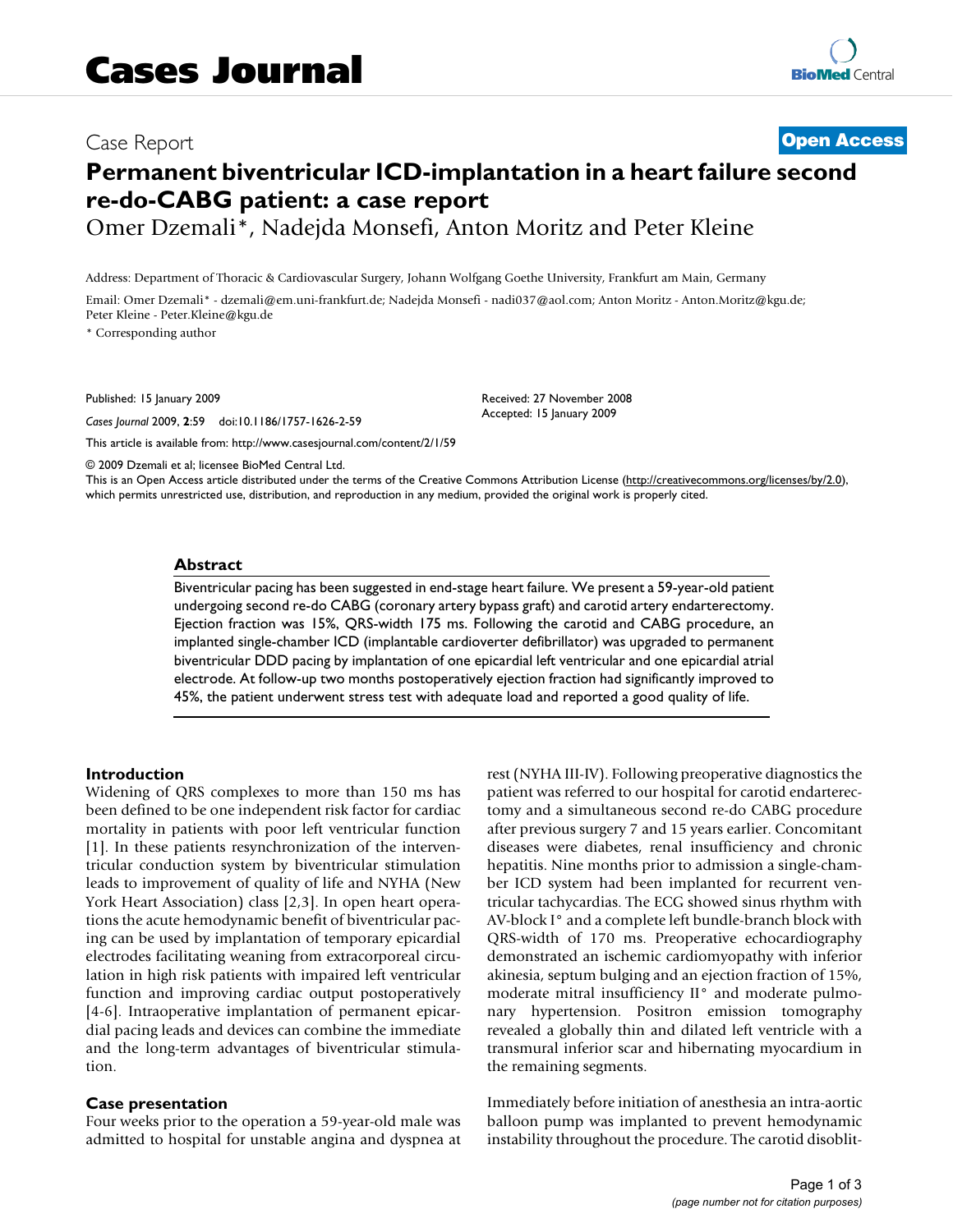eration was followed by the coronary operation with revascularization of the left anterior descending artery and the right coronary artery using the left internal thoracic and right radial arteries. The circumflex branches were too small for revascularization. Intraoperatively the left ventricle was enlarged with an inferior scar and globally reduced contractility Following release of the aortic cross clamp and completion of the proximal aortic anastomosis, mapping of the lateral and anterior left ventricular wall was performed under echocardiographic control using an epicardial screw-in electrode CapSure Epi 4965 (Medtronic Inc, Minneapolis, MN, USA). Paradox septum motion disappeared with left ventricular stimulation; the most symmetric contraction was achieved by stimulating a segment at the basis of the lateral wall close to the left atrial appendage. The electrode was implanted with a pacing threshold of 1.2 V (Volt) and an R-wave sensing of 11.5 mV (milliVolt). An additional bipolar epicardial electrode Medtronic CapSure Epi 4968 was placed at the lateral wall of the right atrium. The incision at the left upper thorax was reopened; the defibrillation electrode was connected to the new three-chamber-ICD SJM Epic™ (St. Jude Medical Inc, St. Paul, MN, USA). Both epicardial electrodes were transferred into the ICD pocket through the left hemithorax and connected as well.

Weaning from extracorporeal circulation was achieved under continuous DDD biventricular pacing at a rate of 85/min and moderate hemodynamic support (epinephrine 0.42 μg/kg/min). Total bypass time was 142 min. The remaining intra- and early postoperative course was uneventful except for a re-sternotomy for diffuse bleeding. The hemodynamic condition improved with a normal cardiac output throughout the intensive care stay. On the second postoperative day inotropic support was completely weaned, the intra-aortic balloon pump was removed and the patient was extubated. On the 7<sup>th</sup> day he developed right-sided pneumonia and was artificially ventilated for another three days, but recovered well and could be mobilized during the following week. He was transferred to a rehabilitation centre on the 18th day with no signs of congestive heart failure (Figure 1).

Two and eight months after the operation, the patient presented for a follow-up visit in good condition. He did not complain of angina or dyspnea anymore (NYHA I), his stress test up to 90 W was uneventful except for physical fatigue, no ECG changes were seen under continuous DDD pacing, QRS-width was 145 ms. Echocardiography showed an unchanged inferior akinesia, but a normal septum motion with an improved global left ventricular function. Ejection fraction was 45%, mitral insufficiency was reduced to 0-I°.



# **Figure I**

**Postoperative x-ray demonstrating location of the transvenous ICD electrode, the left ventricular epicardial screw-in electrode at the lateral wall (arrow) and the bipolar epicardial lead at the right atrium**.

# **Discussion**

Various studies have demonstrated efficacy of biventricular pacing in advanced heart failure [2,3,7]. The acute hemodynamic improvement was also observed in the immediate postoperative course in patients undergoing open heart surgery with impaired left ventricular function [4-6]. Compared to conventional methods for treatment of perioperative heart failure like intra-aortic balloon implantation or administration of high doses of inotropic support, biventricular pacing can be easily initiated and is accompanied with almost no side effects. In our case we combined the short and long term effects of resynchronization therapy in a patient undergoing a technically challenging operation with severely depressed left ventricular contractility and regional wall motion abnormalities. This simultaneous approach has to be considered superior to a two stage operation, as the immediately improved left ventricular function can already be used for weaning from extracorporeal circulation. This was uncomplicated in our patient with only moderate inotropic support, even postoperative complications like bleeding and pneumonia, which was probably related to the long preoperative hospitalization, did not lead to hemodynamic instability.

Compared to a transvenous approach, epicardial electrode implantation allows mapping of the whole left ventricular wall with optimization of the electrode placement and adds only a short period of operation time. The positive effect of biventricular stimulation on regional wall contractility can be monitored by transesophageal echocardiography. In our case inferior wall and interventricular septum motion abnormality were demonstrated initially, the latter a phenomenon which is very common in open heart surgery not only in patients with reduced ventricular function and left bundle-branch block. Biventricular pacing led to immediate normalization of this septum bulging.